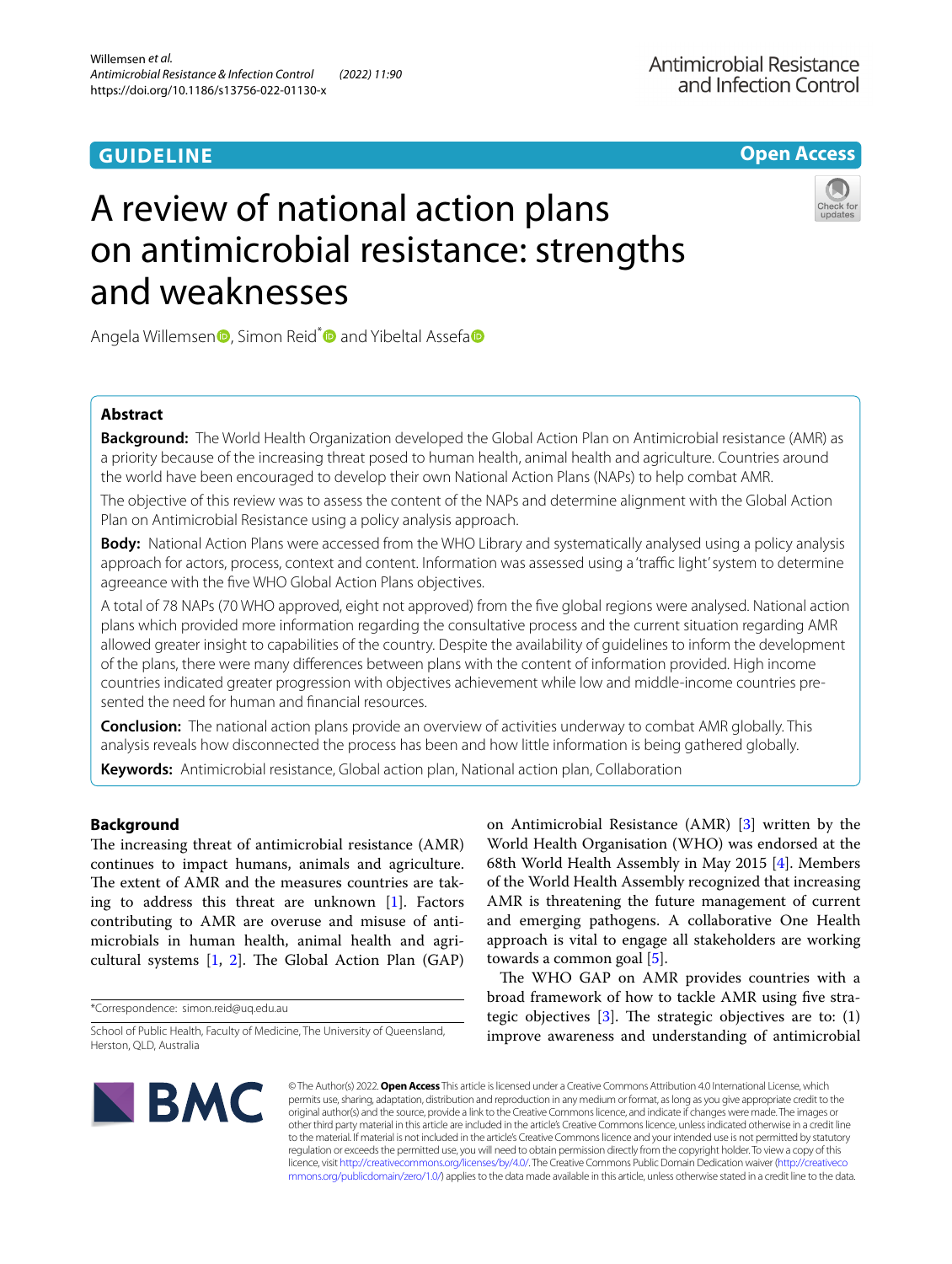resistance through efective communication, education and training; (2) strengthen the knowledge and evidence base through surveillance and research; (3) reduce the incidence of infection through efective sanitation, hygiene and infection prevention measures; (4) optimize the use of antimicrobial medicines in human and animal health; (5) develop the economic case for sustainable investment that takes account of the needs of all countries and increase investment in new medicines, diagnostic tools, vaccines and other interventions. The WHO GAP for AMR provided guidelines for countries to have AMR national action plans (NAP) in place within two years. Countries were supported to develop and implement their action plans, including the release of a manual in early 2016 [\[3](#page-12-2), [6](#page-12-5)], developed by WHO, Food and Agriculture Organization of the United Nations and World Organisation for Animal Health.

Despite the availability of the NAPs, the response to AMR is thought to be inadequate. This may be due to factors such as poor alignment of the NAPs with the GAP, inadequate capacity for implementation or poor awareness of the need for addressing AMR. In addition, the availability of a NAP does not ensure that the recommended strategies to combat AMR are enacted or enforced [[7\]](#page-12-6). The importance of, or the inclusion of One Health in the WHO GAP was not distinctly apparent, partly because the term, "One Health is only used three times in the GAP; once in the foreword, then within the consultative process and as part of Objective 1 [\[3](#page-12-2)]. This lack of attention fails to instil the need for this collaborative approach from this formative document. The objective of this review was to assess the content of the NAPs and determine their alignment with the GAP, identify policy areas that are absent from NAPs, and identify countries that may need additional support in developing coherent NAPs.

## **Methods**

We conducted a systematic document review and analysis of NAPs (Additional fl[e 1](#page-11-0)), which were accessed from the WHO Library of AMR NAPs [[8\]](#page-12-7), with NAPs categorized into one of the six WHO Regional Offices: Africa; the Americas; Eastern Mediterranean; Europe; South-East Asia; and Western Pacifc.

Each NAP was reviewed manually using an iterative approach to identify frequently used terms and keywords [[9\]](#page-12-8). A word search using Acrobat Reader DC or Microsoft Word was conducted for every National Action Plan using the terms 'veterinary', 'agriculture', 'human', 'animal', 'surveillance', 'susceptibility', 'gap', 'strength', 'weakness', 'AST'. Each mention of a term was reviewed to ensure the terms were used in the correct context. The term veterinary referred to the provision of veterinary care while agriculture related to farming practices. Data extracted using these search terms and during review of each NAP were included in a Microsoft Excel® (version 2016) worksheet.

We used a policy analysis approach to review the NAPs, extract data and synthesize the evidence. The use of a health policy analysis framework such as the policy triangle framework acknowledged the need to include three factors (actors, context and content) for efective policy development [[10\]](#page-12-9). We reviewed: actors—which sectors (human health, veterinary health, agriculture) were involved in the development of the NAP and if names and substantive positions of contributing individuals were included; context—whether a SWOT (strengths, weaknesses, opportunities and threats) analysis or situation analysis was conducted; and content—if the NAPs addressed the objectives and provided strategies in alignment with those provided in the WHO GAP and if a national antimicrobial surveillance system was in place.

Each NAP was assessed for the inclusion of objectives in line with the fve WHO GAP on Antimicrobial Resistance objectives. Alignment of the NAP objectives with the GAP objectives was assessed by comparing objectives directly. Strong alignment (score 2, green traffic light) was determined if the objectives in a country's NAP were identical to the GAP. The maximum score was 10 for full alignment with all fve objectives. Some countries included additional objectives or reworded the GAP objectives. Partial alignment of objectives was determined by identifying similarities in intent. Similarities were highlighted and noted on the NAP objective stating which GAP objective it was most closely aligned with. Partial alignment with the GAP objectives achieved a score of one and coding of yellow. Objectives that were not addressed or absent (i.e. in short, uninformative NAPs) were given a score of zero and coded red. Additional fle [2](#page-11-1) provides a visual depiction of the attainment of the GAP objectives.

National Action Plans were assessed for multisectoral collaboration between human health, veterinary health and agriculture, a list of contributors to the NAP, and the inclusion of a SWOT analysis. National Action Plans listing contributors and collaboration with representatives from human health, veterinary health and agriculture could achieve a maximum score of eight points, with an additional two points allocated for the inclusion of a SWOT analysis. Plans partially addressing any of these fve criteria (collaboration, contributors or SWOT analysis) received a score of one, with zero allocated when information regarding any of these could not be located within the NAP.

The mean score was calculated for each NAP strategic objective, as depicted in Fig. [1.](#page-2-0) A score between two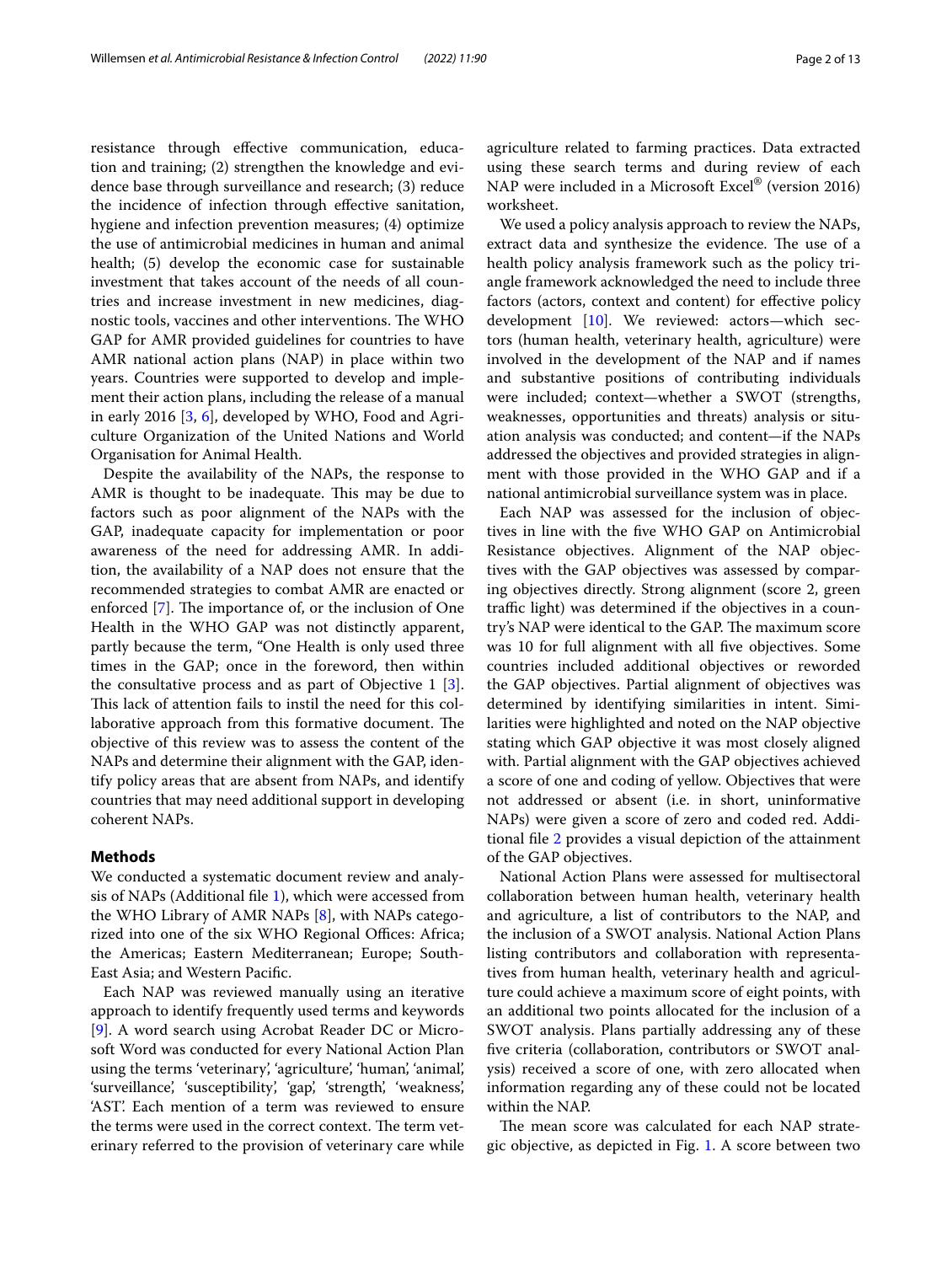

<span id="page-2-0"></span>and zero (aligned /partially aligned/not aligned or not located) was allocated to WHO approved NAPs and also for WHO approved and non-approved NAPs. Spearman's correlation coefficient was used to determine if there was any correlation between the fve strategic objectives in the NAPs with the GAP. Spearman's correlation was run to determine the statistical signifcance of any relationship between the Strategic objectives from the NAPs and the number of stakeholders included in the plan. Analysis was performed using Microsoft Excel at a 95% confdence level.

## **Results**

The Library of AMR NAPs was reviewed on 3 November 2021 and an additional 10 NAPs had been approved and added to the library. A total of 86 countries have officially approved NAPs (Table [1](#page-3-0)). Of these, 16 were written in a language other than English so were not reviewed. Only NAPs written in English were analysed ( $n=78$ ) (Table [1](#page-3-0) and Table [2\)](#page-4-0). This comprises 44% of the 194 countries in the world. A breakdown of the action plans according to their region and whether the NAP is written in English is provided in Table [1.](#page-3-0) A further eight countries have compiled action plans but have not been officially approved by the WHO (Table [2](#page-4-0)). These action plans were accessed from the previous database of AMR national action plans which is no longer available. We present the fndings of the study using the three components of the policy analysis framework utilized.

# **National action plans and WHO global action plan on antimicrobial resistance**

The WHO AMR manual for developing National Action Plans includes mapping of stakeholders, conducting a situational analysis, and developing strategic objectives to develop the NAP for their country. Results are provided for the 70 WHO-approved NAPs and the eight  $(N=78)$ additional non-WHO approved NAPs in Additional file  $2$ . Data is calculated from the traffic light system of the variables in Table [3](#page-4-1).

Figure [1](#page-2-0) demonstrates global alignment of all 70 WHO approved NAPs with WHO AMR objectives, depicted as solid black columns. The horizontal axis shows the number of allocated points according to alignment with each WHO AMR objective, ranging from zero to 10. The level of collaboration, inclusion of collaborators and inclusion of situational or SWOT analysis is depicted in black outline with each criteria scored from zero to 10 The vertical axis shows the NAPs of the included countries. Additional fle [3](#page-11-2) provides a visual depiction of all 78 NAPs.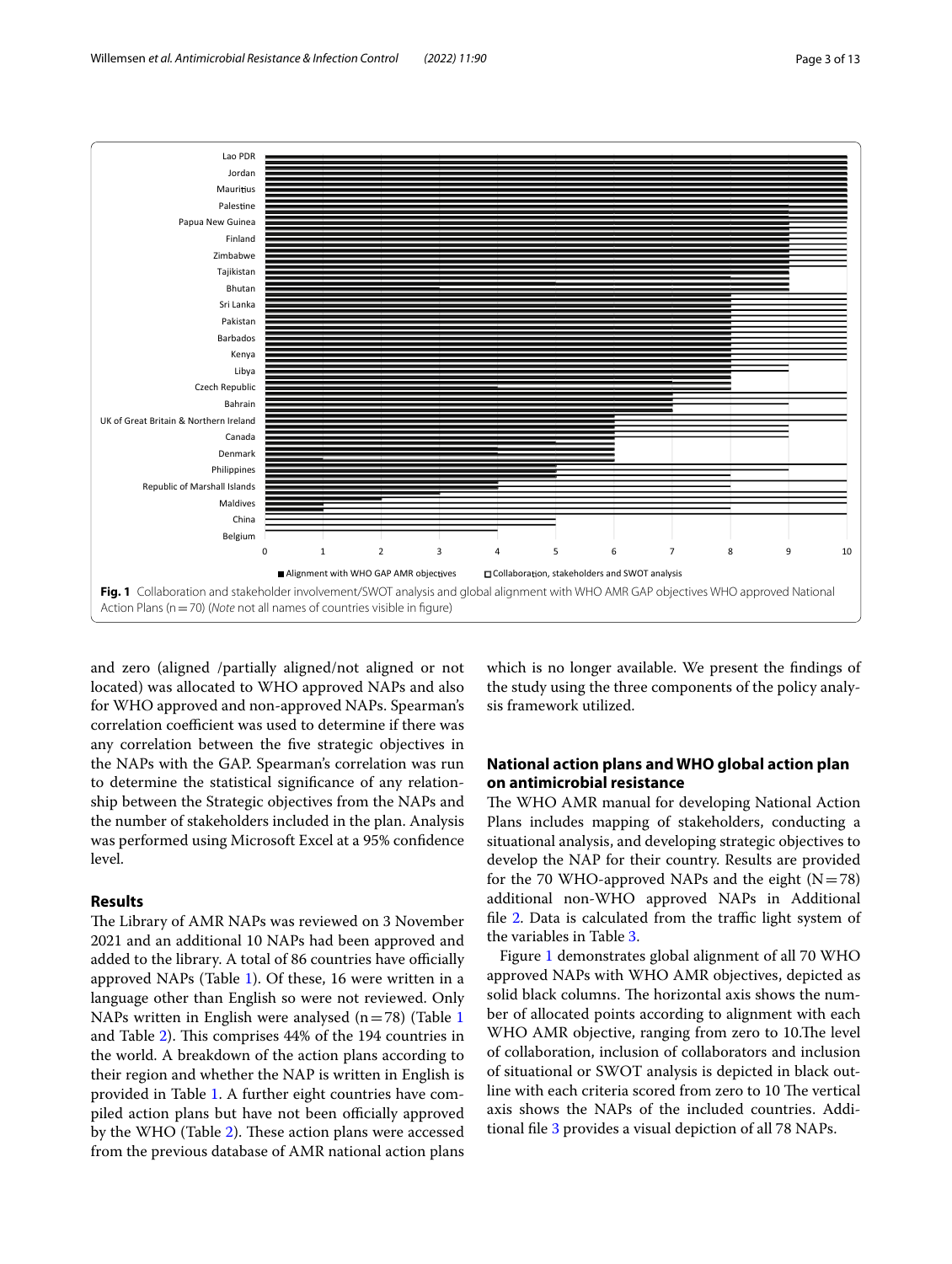<span id="page-3-0"></span>

|                  | Table 1 Antimicrobial resistance National Action Plans according to region and country and whether they are written in English (as of |  |  |  |  |
|------------------|---------------------------------------------------------------------------------------------------------------------------------------|--|--|--|--|
| 3 November 2021) |                                                                                                                                       |  |  |  |  |

| Region                | Country                                                                                                                                                                                                                                                                                             |               |                                                                                           |                |                     |  |  |
|-----------------------|-----------------------------------------------------------------------------------------------------------------------------------------------------------------------------------------------------------------------------------------------------------------------------------------------------|---------------|-------------------------------------------------------------------------------------------|----------------|---------------------|--|--|
|                       | National action plan in English                                                                                                                                                                                                                                                                     | <b>Number</b> | National action plan not English                                                          | <b>Number</b>  | <b>Total number</b> |  |  |
| Africa                | Eritrea<br>Eswatini<br>Ethiopia<br>Ghana<br>Kenya<br>Liberia<br>Malawi<br>Mauritius<br>Nigeria<br>Sierra Leone<br>South Africa<br>United Republic of Tanzania<br>Zambia<br>Zimbabwe                                                                                                                 | 14            | Burkina Faso                                                                              | $\mathbf{1}$   | 15                  |  |  |
| Americas              | Barbados<br>Canada<br>United States of America                                                                                                                                                                                                                                                      | $\mathsf 3$   | Argentina<br>Brazil<br>Costa Rica<br>Paraguay<br>Peru                                     | 5              | $\,8\,$             |  |  |
| Eastern Mediterranean | Afghanistan<br>Bahrain<br>Egypt<br>Iran<br>Iraq<br>Jordan<br>Kingdom of Saudi Arabia<br>Lebanon<br>Libya<br>Oman<br>Pakistan<br>Palestine<br>Sudan<br>United Arab Emirates                                                                                                                          | 14            | Morocco<br>Tunisia                                                                        | $\overline{2}$ | 16                  |  |  |
| Europe                | Belgium<br>Czech Republic<br>Denmark<br>Finland<br>France<br>Germany<br>Ireland<br>Italy<br>Netherlands<br>Norway<br>Republic of Serbia<br>Spain<br>Sweden<br>Tajikistan<br>The Former Yugoslav Republic of<br>Macedonia<br>Turkmenistan<br>United Kingdom of Great Britain and<br>Northern Ireland | 17            | Armenia<br>Austria<br>Cyprus<br>Greece<br>Lithuania<br>Republic of Montenegro<br>Portugal | 7              | 24                  |  |  |
| South-East Asia       | Bangladesh<br>Bhutan<br>Democratic Republic of Timor Leste<br>DPR of Korea<br>India<br>Indonesia<br>Maldives<br>Sri Lanka<br>Thailand                                                                                                                                                               | 9             |                                                                                           | $\circ$        | 9                   |  |  |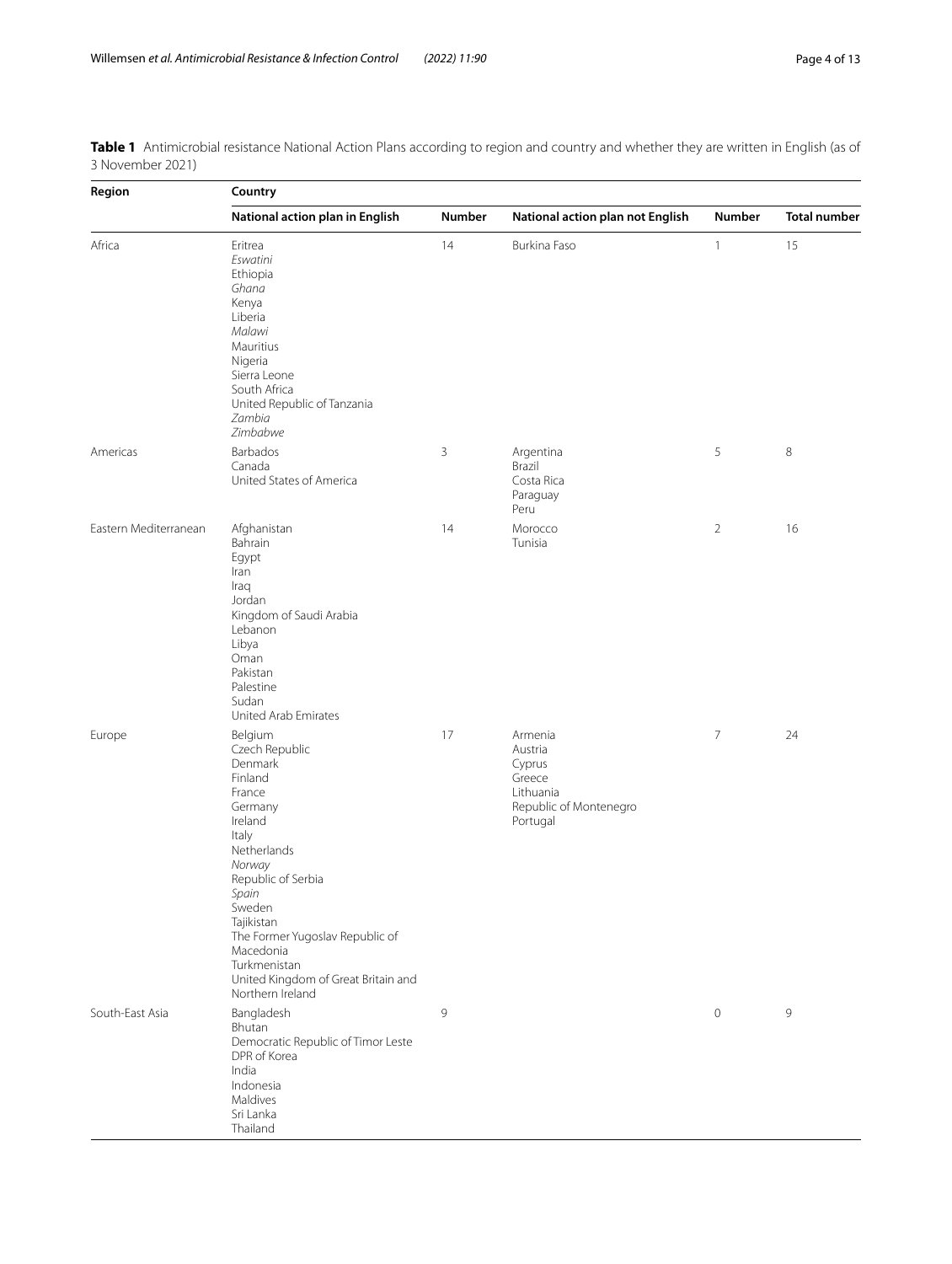# **Table 1** (continued)

| Region          | Country                                                                                                                                                                                        |               |                                  |               |                     |  |  |
|-----------------|------------------------------------------------------------------------------------------------------------------------------------------------------------------------------------------------|---------------|----------------------------------|---------------|---------------------|--|--|
|                 | National action plan in English                                                                                                                                                                | <b>Number</b> | National action plan not English | <b>Number</b> | <b>Total number</b> |  |  |
| Western Pacific | Australia<br>Cambodia<br>China<br>Federated States of Micronesia<br>Fiji<br>Japan<br>Lao PDR<br>Mongolia<br>Nauru<br>Papua New Guinea<br>Philippines<br>Republic of Marshall Islands<br>Tuvalu | 13            | Republic of Korea                |               | 14                  |  |  |
|                 | Total                                                                                                                                                                                          | 70            |                                  | 16            | 86                  |  |  |

(Italicised countries included after WHO NAP Library revisited 2 November 2021)

<span id="page-4-0"></span>Table 2 National Action Plans not officially approved by World Health Organisation and no longer available on the WHO Library of AMR National Action Plans

| Region                | Country                                   | Number |
|-----------------------|-------------------------------------------|--------|
| Africa                | Zimbabwe                                  | 0      |
| Americas              |                                           | 0      |
| Fastern Mediterranean |                                           | 0      |
| Europe                | Norway<br>Spain<br>Switzerland            | 1      |
| South-Fast Asia       | Malaysia<br>Myanmar<br>Nepal<br>Singapore | 4      |
| Western Pacific       | Brunei<br>Japan<br>New Zealand<br>Vietnam | 3      |
|                       |                                           | 8      |

Categorised according to presumed WHO Regional Office. The four italicised countries were moved to officially approved NAPs between April and November 2021 and are included in Table [1](#page-3-0)

A total of 41 from 70 (59%) approved NAPs countries demonstrated alignment with the WHO GAP strategic objectives. Only one country received zero (Belgium) and one country received a score of one (Bangladesh).

A total of 12 from 70 (17%) approved countries received a score of 10 for recording good multisectoral collaboration, listing of contributors and the inclusion of a SWOT analysis. South Africa, Belgium, FYRoM, Netherlands, China received a score of zero, with all countries from WHO approved NAPs.

A total of nine (13%) approved countries (Ghana, Liberia, Mauritius, Nigeria, United Republic of Tanzania, Jordan, Lebanon, Thailand, Lao PDR received a score of 10 for both alignment with WHO GAP strategic objectives and including information regarding stakeholder collaboration, contributors and SWOT analysis. From a regional perspective, this represented fve African countries (56%), two Eastern Mediterranean countries (22%), one South-East Asian country (11%) and one Western Pacifc country (11%). No countries from the Americas or Europe were represented. None of the eight non-approved NAPs achieved a complete score in both evaluated areas.

Belgium scored zero for alignment with WHO GAP strategic objectives, however, the English version was only fve pages and the more complete Belgian NAP was written in French. Bangladesh scored one point for alignment with WHO GAP strategic objectives as the plan was brief and included brief objectives and activities. Five countries (South Africa, Belgium, Netherlands, The FYRoM, China) scored zero for evaluation of

<span id="page-4-1"></span>**Table 3** Mean of each WHO Antimicrobial Resistance strategic objective according to National Action Plans

|                             |      |     |                | Strategic objective 1 Strategic objective 2 Strategic objective 3 Strategic objective 4 Strategic | objective |
|-----------------------------|------|-----|----------------|---------------------------------------------------------------------------------------------------|-----------|
| WHO approved plans $(n=60)$ | 1.73 | . 8 | - 65           | . 78                                                                                              | 55،       |
| All plans $(n=72)$          | 1.72 | .79 | $\overline{5}$ | .76                                                                                               | -5        |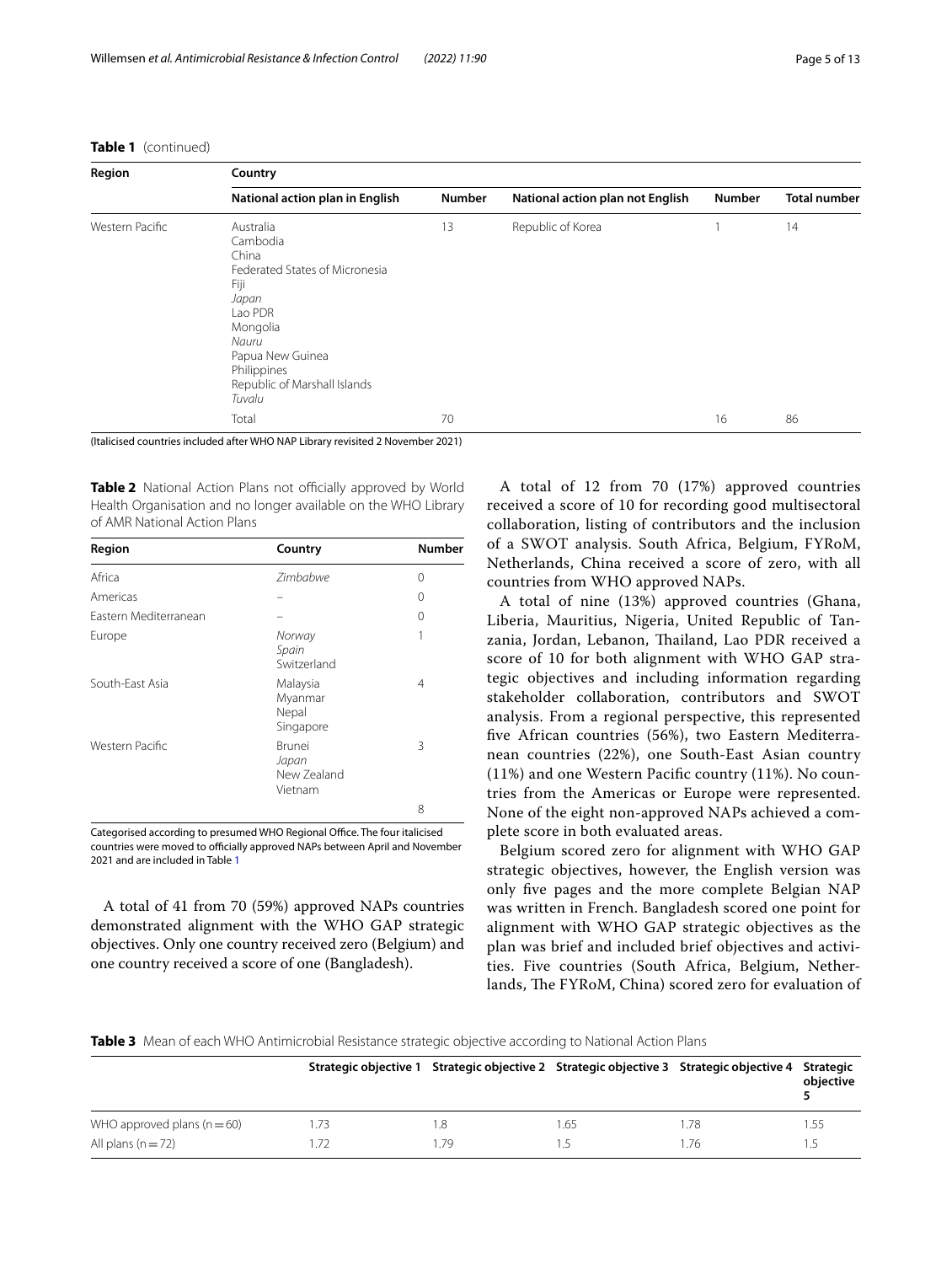multisectoral collaboration, involvement of stakeholders and SWOT analysis. South Africa included a joint foreword by the Ministers of Health and Agriculture, Forestry and Fisheries. The Belgium, Netherlands and FYRoM NAPs were brief (5–18 pages).

Figure [1](#page-2-0) was used to calculate which strategic objective had the greatest alignment across all regions. Objective 2 had the greatest alignment (1.8) with objective 5 showing the lowest level of alignment (1.55). Results are provided in Table [3](#page-4-1).

There was a weak, positive correlation between the overall NAP score and the number of stakeholders included in the drafting team  $(r_s=0.30, n=72, p<0.05)$ (See Fig. [1](#page-2-0)).

# **Regional summaries**

# **Africa**

# *Stakeholders and process*

National action plans were written between 2015 (Ethiopia) and 2021 (Eritrea), with most written  $(n=9)$  during 2017. Twelve of the 14 NAPs clearly listed contributions from the three sectors (human health, veterinary health, agriculture). It was difficult to determine who was involved in the development of the South Africa NAP as a list of contributors was not available. Sierra Leone referred to human health and agriculture but did not refer to veterinary health specifcally.

## *Context*

The availability of antimicrobials, without prescriptions, was identifed in Zimbabwe and Mauritius with self-medication reported in Ethiopia. Availability of antimicrobials from unskilled prescribers was possible in Nigeria. Students in Eritrea were found to share antibiotics and dispose of unwanted medications in the toilet. Within health care facilities, the use of antibiotics in surgery, including clean surgery, was common practice in Ethiopia, and inappropriate use was reported in the United Republic of Tanzania. Malawi reported that supporting AMR strategies was difficult with a lack of human resources and poor infrastructure with antibiotic prescriptions and dispensing regulated by the Pharmacy Board.

Inappropriate use of antimicrobials in animals was reported in Ghana, United Republic of Tanzania, Zimbabwe, Zambia and Eritrea where drugs and pesticides were used without a valid prescription, often at lower doses and for a shorter duration than recommended. This is partly attributed to value of livestock as the main source of income. The United Republic of Tanzania and Zambia identifed farmers used antibiotics in livestock because of the lack of formal veterinary services and the prevalence of animal diseases. The lack of legislation in the animal health sector in Liberia is recognized as a gap in promoting responsible AMR.

Liberia identifed poor infrastructure, inadequate supply chain management and the inclination for corruption in healthcare fund management as contributing to not implementing AMR strategies. Additional areas of concern included access to counterfeit antimicrobials through multiple borders that allow movement of humans, animals and goods.

SWOT analyses were provided by Eritrea, Ghana, Liberia, Malawi, Mauritius, Nigeria, United Republic of Tanzania while Eswatini, Ethiopia, Sierra Leone and Zambia. Zimbabwe provided a situation analysis. Kenya and South Africa did not provide a SWOT analysis but referred to a situation analysis developed earlier, which informed their NAP.

# *Content*

The NAPs demonstrated good alignment with the strategic objectives presented in the WHO GAP. Eritrea was the only country to partially address Objective Five. Sierra Leone and South Africa included objectives to establish governance.

A number of issues contributing to countries being unable to progress with implementing AMR strategies were identified. The lack of legislation for the use of antimicrobials in raw materials of food and feed products in Eritrea was identifed as a gap to progressing AMR strategies. The lack of infection prevention and control (IPC) programs, national animal vaccination problems and antimicrobial use in animals were identifed as gaps in the United Republic of Tanzania. Zimbabwe and Mauritius reported the lack of dedicated IPC staff as a barrier to progression of AMR strategies. The lack of public awareness of AMR was identifed in Nigeria and the United Republic of Tanzania. Economic challenges were limited improvements to infrastructure in Zimbabwe.

Liberia reported surveillance in place for tuberculosis, malaria and HIV resistance and is supported by the Esther Alliance for Global Health Partnerships in France. Liberia had the ability to perform MRSA surveillance and food borne disease antibiotic susceptibility. Zambia was enrolled in GLASS and performed national AMR surveillance for tuberculosis, malaria and HIV. Eritrea did not have a surveillance system but did have a national laboratory with capacity to detect AMR pathogens. Ghana reported paper-based national surveillance for tuberculosis and HIV. Ethiopia, Kenya, Mauritius, Nigeria, Sierra Leone, South Africa, United Republic of Tanzania and Zimbabwe did not have a national surveillance system. Zimbabwe highlighted constraints with laboratory testing facilities.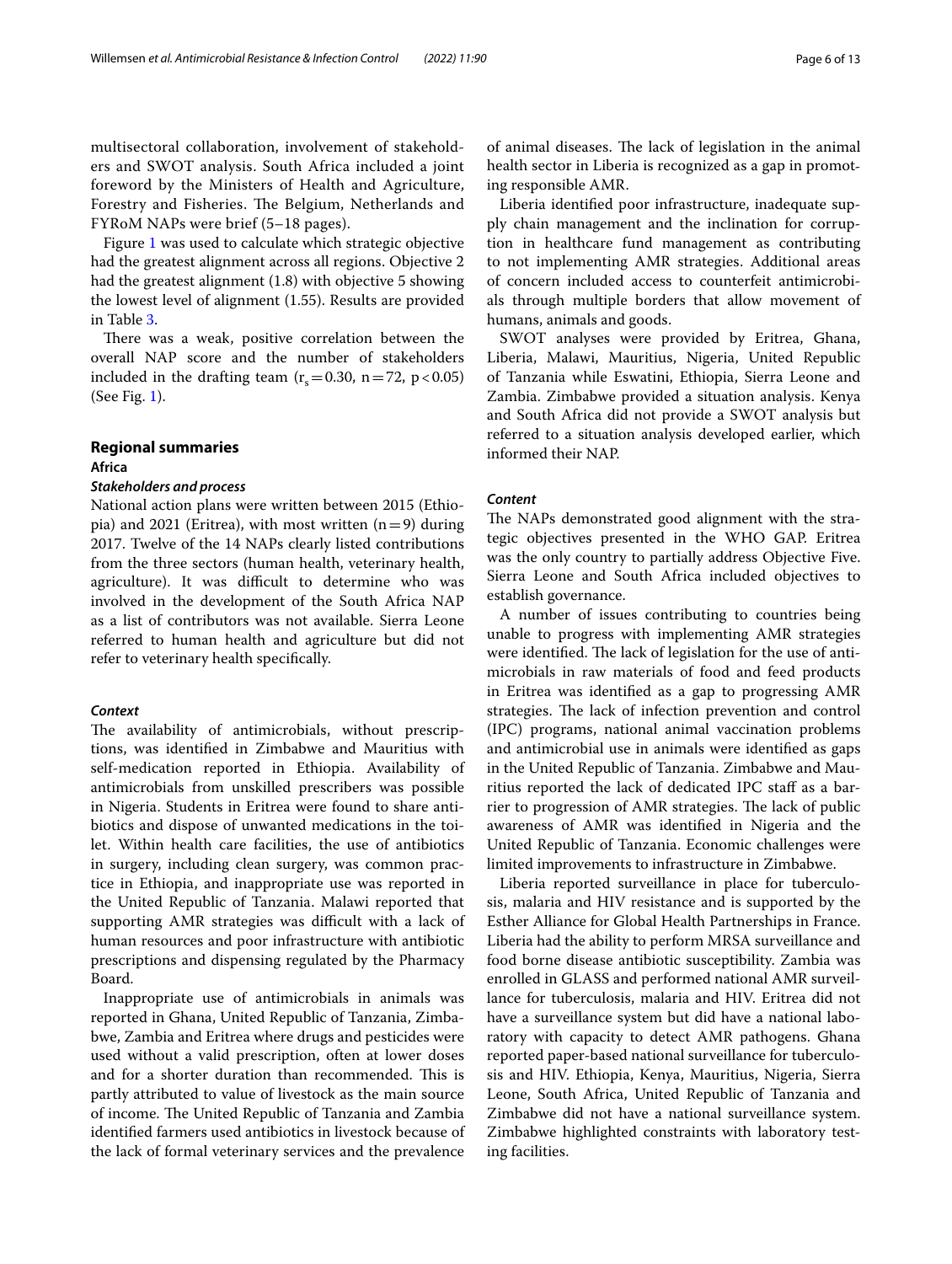Eritrea, Ethiopia, Kenya, South Africa and the United Republic of Tanzania did not perform AST, while Zimbabwe mentioned AST as an action item. Liberia reported that they were able to identify priority organisms using the WHO Global Antimicrobial Resistance Surveillance System (GLASS). Mauritius reported they had a laboratory with AST capability and Sierra Leone reported their laboratories required reagents and human resources. Eswatini and Malawi did not discuss AST.

# **Americas**

# *Stakeholders and process*

National action plans were written between 2017 (Barbados, Canada) and 2020 (USA). Two countries included all sectors (human, animal, agriculture), with USA not including veterinary health in the contributors list but discussing veterinary involvement throughout the NAP.

## *Context*

Canada established IPC measures and standards in human and animal settings and found up to 50% of all antimicrobial prescriptions for humans were considered unnecessary. Canadian veterinarians can prescribe extralabel drug use because of the limited range of approved drugs for veterinary use. The USA identified mobility as an issue with more than 350 million travellers entering via more than 300 access points. No country (Barbados, Canada, United States of America) included a SWOT or situation analysis.

# *Content*

All the NAPs demonstrated good alignment with the strategic objectives presented in the WHO GAP. Canada partially addressed Objective One. The USA acknowledged there were challenges to achieving every goal. Availability of AMR data from community and long-term care settings and antibiotic prescribing practices in hospital and all community settings were identifed as gaps in Canada. Barbados did not provide specifc gaps.

Both USA and Canada reported surveillance systems and AST were in place. The USA collaborated with the WHO GLASS while Canada used the Canadian Antimicrobial Resistance Surveillance System (CARSS), supported by public and private laboratories. The USA planned to enhance existing AST capability. Barbados did not have a surveillance system or AST.

# **Eastern Mediterranean**

# *Stakeholders and process*

National action plans were written between 2016 (Iran) and 2020 (Oman, Palestine), with most written  $(n=5)$  during 2017. Eleven of the 13 NAPs clearly listed contributions from the three sectors (human, animal, agriculture). It was difficult to determine who was involved in the Bahrain, Pakistan and Sudan NAPs as a list of contributors was not available. Iran did not specify the agriculture sector but listed Food and Drug Control. It was unclear if the veterinary sector contributed to the United Arab Emirates (UAE) NAP, however the sector was highlighted throughout the NAP. Oman did not include the veterinary sector as a contributor.

# *Context*

Prescribing practices were identifed as contributing to AMR. Antimicrobials can be purchased 'over the counter' (without a prescription) and used inappropriately in Egypt, Oman, Jordan, Palestine, and Kingdom of Saudi Arabia (KSA). Antimicrobials are used excessively for inpatients in KSA, and used inappropriately and freely available to livestock producers in Egypt, Iran, Iraq and Palestine. High rates of migration through medical tourism (Lebanon), religious events (KSA) or refugees (Jordan, Lebanon) contributed to poor AMR management. Ongoing confict in Palestine was identifed as a barrier to improving AMR management.

Egypt, Iran, Jordan, Lebanon, Pakistan, Palestine provided a SWOT analysis with Bahrain, Iraq, KSA, Libya, Sudan, UAE providing varying lengths of SWOT/situational analyses. Afghanistan, Oman did not provide specifc contextual information.

# *Content*

Nine of the NAPs demonstrated good alignment with the strategic objectives. All countries fully addressed Objective Two and Four. Bahrain was the only country to partially address Objective One. Objective Three was partially addressed by KSA, Oman, Palestine. Objective Five was partially addressed by Egypt, KSA, Libya, Oman. Afghanistan included an objective on national and international collaboration.

Lack of legislation and/or guidelines were identifed in Palestine. The UAE highlighted the lack of national IPC standards for healthcare facilities and Jordan identifed a lack of qualifed AMR professionals. A lack of fnancial resources for AMR activities was identifed in Egypt, Iraq, Jordan and Lebanon. Difering governance structures in human health care, such as public and private sectors with diferent legislation and funding made national coordination difficult in Iraq.

Five of the 14 countries did not have a national AMR surveillance system (Afghanistan, Bahrain, Iraq), Libya, Palestine. Some countries included the establishment or improvement of a national surveillance system as an objective. Three countries had a national surveillance system. Egypt was implementing surveillance in a phased approach, KSA identifed they did not have coordination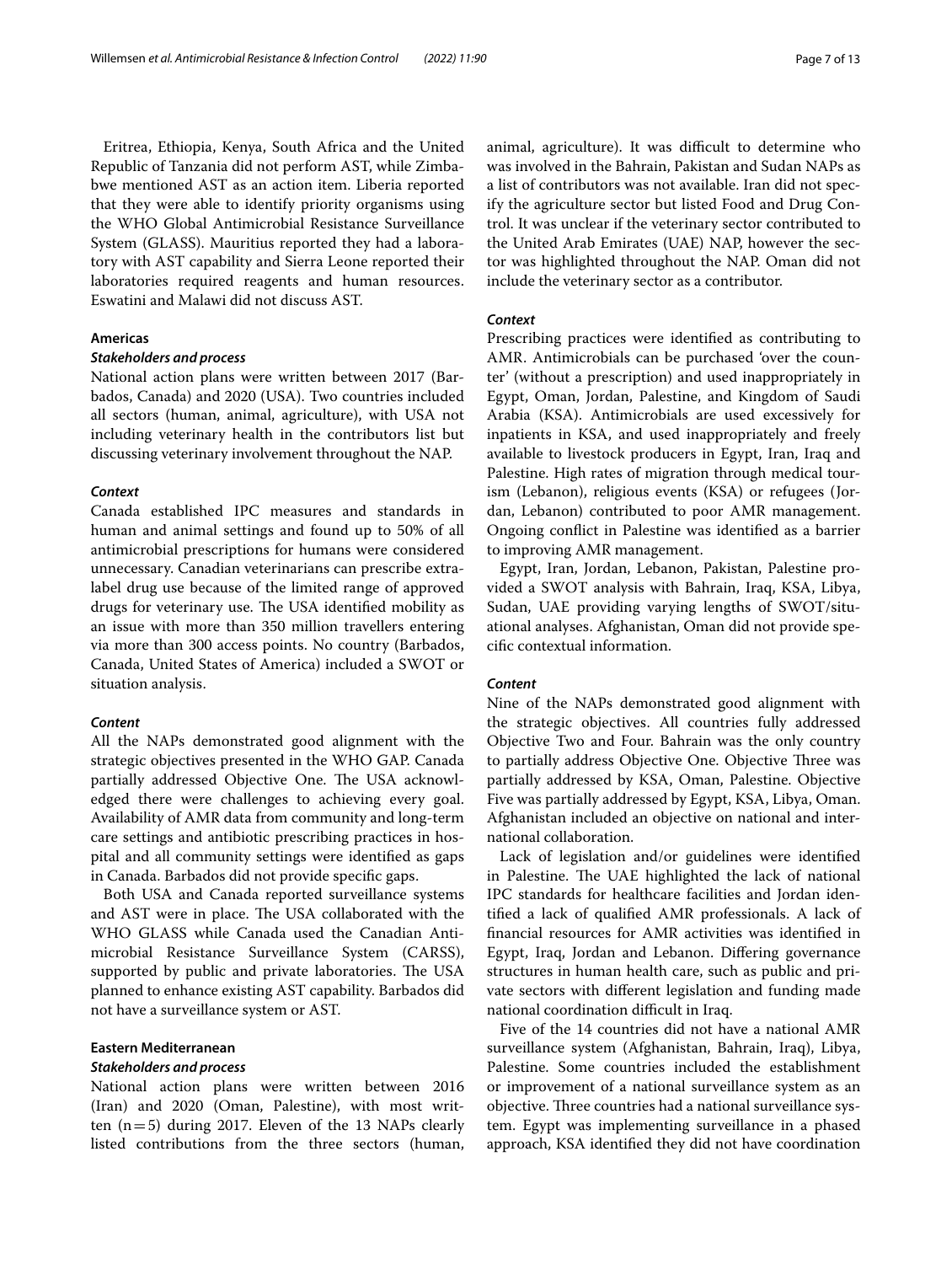between health institutions, and Oman identifed their system required an upgrade. Some countries were involved with or contributed data to GLASS (Iran, Lebanon, Palestine, Sudan, UAE) in the process of implementing this WHO surveillance system.

Antibiotic susceptibility testing, or steps toward it were reported in Egypt, Lebanon, Oman and Palestine. AST was not mentioned in 10 NAPs (Afghanistan, Bahrain, Iran, Jordan, KSA, Libya, Palestine, Sudan, UAE).

# **Europe**

## *Stakeholders and process*

National action plans were written between 2009 (Czech Republic) and 2020 (Sweden) with most written  $(n=5)$ during 2017. Nine of the 15 NAPs clearly listed contributions from the three sectors (human, animal, agriculture). It was difficult to determine who was involved in the Belgium, Netherlands, Republic of Serbia (RoS) and Former Yugoslav Republic of Macedonia (FYRoM) NAPs as a list of contributors was not available. Turkmenistan did not clearly include the agriculture sector as a contributor.

## *Context*

Spain reported it is the ffth highest consumer of antibiotics in Europe. A high use of antimicrobials was identifed in Serbia. Norway reported low use of antibiotics in humans and animals due to strategies such as the 99% reduction in antibiotic use in aquaculture due to vaccine use. Norway expressed concern regarding horizontal gene transfer with genetically modifed organisms with resistance genes, leading to the development of restrictive policy. Sweden identifed that growth promotants had been reduced in livestock with no loss of production. Good prescribing practices were identifed as contributing to better practices in Ireland, Serbia, Sweden while a lack of formal supervision for prescriptions was identifed in Turkmenistan.

Six countries provided a situational analysis (Finland, Ireland, Norway, RoS, Tajikistan, Turkmenistan). None of the remaining eleven countries provided a complete SWOT analysis (Belgium, Czech Republic, Denmark, France, Germany, Italy, Netherlands, Spain, Sweden, The FYRoM, United Kingdom (UK).

## *Content*

Five of the NAPs demonstrated good alignment with the strategic objectives. The objectives were not addressed or could not be located for Belgium (full NAP was not written in English). Objective One was partially addressed by Czech Republic, Denmark, Italy, Netherlands, Norway, The FYRoM. Objective Two was partially addressed by Czech Republic, Denmark, France, Italy, Netherlands, Norway, The FYRoM. Objective Three was partially addressed by Czech Republic, Denmark, Italy, Netherlands, Norway, RoS, Spain, Turkmenistan and not addressed by Belgium or FYRoM. Objective Four was partially addressed by Czech Republic, Italy, Netherlands, Norway, FYRoM, Spain and not addressed by Belgium or Denmark. Objective Five was partially addressed by Denmark, Netherlands, Norway, RoS, Tajikistan, FYRoM and not addressed by Czech Republic, Italy, Turkmenistan. Germany included an objective including One Health and zoonoses and Sweden included an objective on leadership within the European Union and internationally.

A lack of training and AMR awareness were identifed by Finland, France and Sweden. A complex health care delivery system (public and private) was highlighted by Ireland as contributing to gaps in AMR management.

Twelve of the 16 countries reported a range of AMR Surveillance Systems in use, with some including whether human and/or animal based (Belgium, France, Norway, RoS, Spain, UK). Some systems were country specifc (Belgium, Denmark, Finland) while Germany used region specifc systems and Ireland used WHO-GLASS. Czech Republic, FYRoM, Italy, Netherlands, Turkmenistan, Tajikistan reported they do not have AMR Surveillance in place. Sweden did not clearly identify their AMR Surveillance System.

Antibiotic susceptibility testing was available in Finland, Germany and Turkmenistan, underway in the UK and used with veterinary treatment failure (Spain). Spain stated they are improving reporting and aligning with existing programs such as EUCAST. AST was minimally or not discussed by Czech Republic, Denmark, FYRoM, Italy, Norway, RoS, Sweden, Tajikistan. The level of AST in Belgium, France, Ireland, Netherlands is unclear.

## **Southeast Asia**

## *Stakeholders and process*

National action plans were written between 2015 (Tailand) and 2018 (DPR of Korea), with most written  $(n=7)$ during 2017. Six of the nine NAPs clearly listed contributions from the three sectors (human, animal, agriculture). It was difficult to determine who was involved in the Maldives NAP as a list of contributors was not available. Bangladesh did not clearly include the veterinary sector and Democratic Republic of Timor Leste did not clearly include agriculture as contributors.

# *Context*

Self-medication and easy access to antimicrobials was identified in Thailand, with Sri Lanka identifying greater rates of AMR when compared with the UK. Antimicrobial use for companion animals and livestock, as well as for agricultural crops, was identifed by Sri Lanka and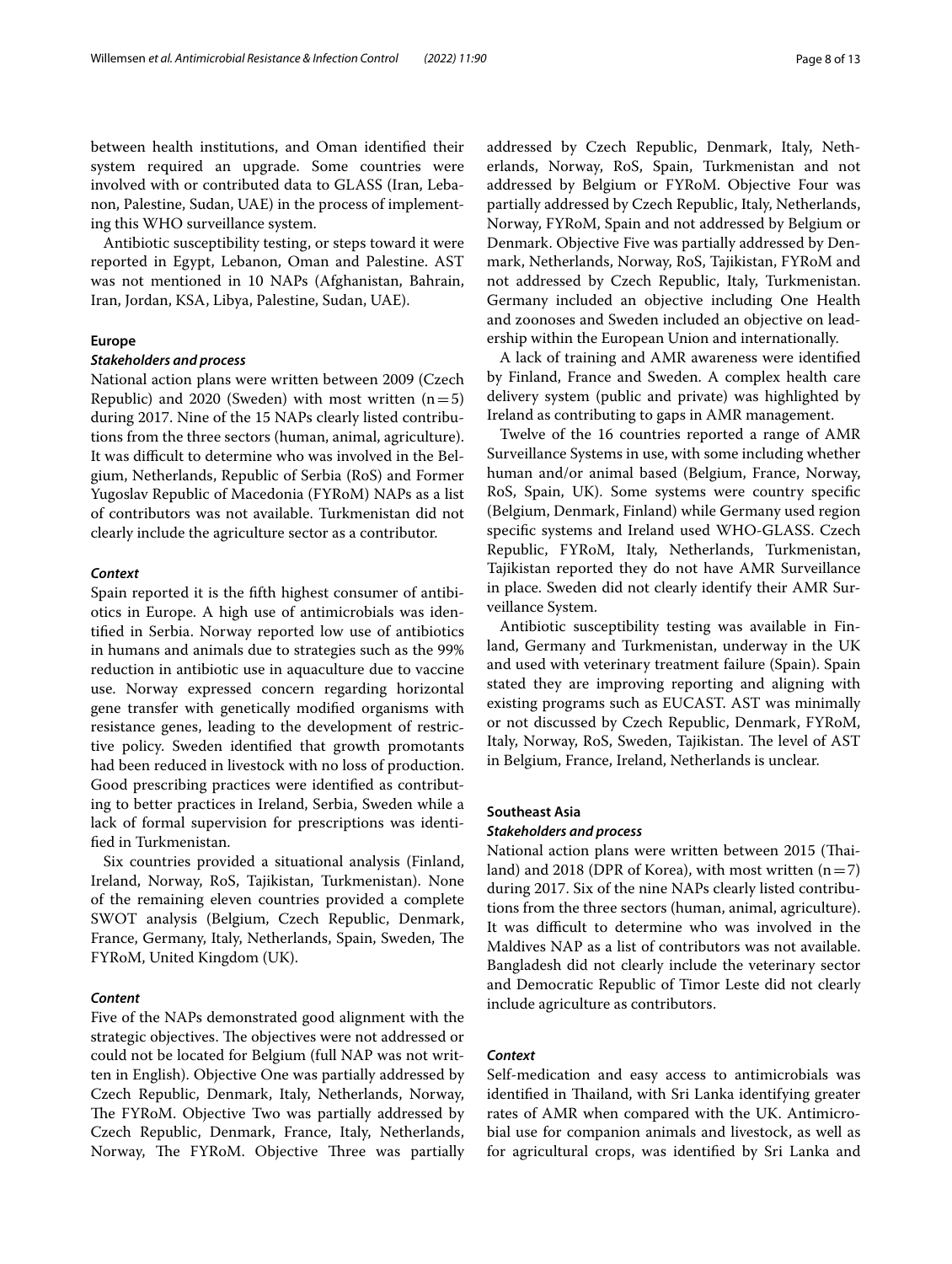Thailand. Timor Leste identified limited capacity due to inadequate infrastructure and resources to respond to AMR.

Only Thailand provided a full SWOT analysis, with Bhutan, India, Indonesia, Maldives, and Democratic Republic of Timor Leste providing a situational analysis, with information ranging from comprehensive to limited. Bangladesh, DPR of Korea, Sri Lanka did not include a SWOT or situational analyses.

## *Content*

Six of the NAPs demonstrated good alignment with all the strategic objectives. Objective One was partially addressed by Bhutan and not addressed by Bangladesh. Objective Two was partially addressed by Bangladesh and Bhutan. Objective Three was not addressed by Bangladesh and Bhutan. Objective Four was partially addressed by Bhutan and not addressed by Bangladesh. Objective Five was partially addressed by DPR Korea and not addressed by Bangladesh and Bhutan. The DPR of Korea included an objective for One Health.

The lack of a national policy was identified by Bhutan and DPR Korea with Thailand identifying resistance to strengthening AMR legislation. Limited human resources were identified in Thailand and Timor Leste with limited veterinary capacity for an increasing livestock population in the Maldives.

Two of the nine countries reported AMR Surveillance Systems in use. India and Sri Lanka both had a country specifc system. Bangladesh, Bhutan, Democratic Republic of Timor Leste, DPR of Korea, Indonesia, Maldives reported they do not have an AMR Surveillance system in place. Thailand did not clearly identify their AMR Surveillance System.

Antibiotic susceptibility testing was available in Bhutan in three referral hospitals. Regional and Atoll hospitals in the Maldives provide some culture and sensitivity testing. It was minimally or not discussed by Bangladesh, Democratic Republic of Timor Leste, DPR of Korea, India, Indonesia, Sri Lanka, Thailand.

# **Western Pacifc**

## *Stakeholders and process*

National action plans were written between 2014 (Cambodia) and 2019 (Australia, Federated States of Micronesia, Japan, Lao People's Democratic Republic (PDR), Nauru, Papua New Guinea (PNG), Republic of Marshall Islands) with Tuvalu written in 2021. Tuvalu and Nauru provided committee members roles but did not include names. Five of the nine NAPs listed contributions from the three sectors (human, animal, agriculture). It was diffcult to determine who was involved in the NAPs from Australia, China, Mongolia, Philippines NAPs as a list of contributors was not available. The Republic of Marshall Islands did not include the veterinary and agriculture sectors as contributors.

## *Context*

Inappropriate prescribing (Fiji) and use (Cambodia) of antimicrobials was identifed in the respective NAPs, with Fiji reporting the use of some antimicrobials is synonymous with analgesia. Patient behaviours were identifed as problematic in Japan, including patients changing dosage and duration of treatment, and self-prescribing for children by more than 33% of parents. The use of antimicrobials as growth promotants in production animals was identifed in Cambodia and Lao PDR. Access of counterfeit antimicrobials were reported by Philippines. Antimicrobial residues had been found in animals consumed in Mongolia. Tuvalu does not have a trained veterinarian available.

Lao PDR provided a SWOT analysis, with Federated States of Micronesia, Fiji, Nauru, PNG, Republic of Marshall Islands, Tuvalu providing a situational analysis with information ranging from comprehensive to limited. None of the remaining six countries provided a SWOT or situational analysis (Australia, Cambodia, China, Japan, Mongolia, Philippines). Cambodia and Philippines both referred to a situational analysis being performed to guide the development of their NAPs.

## *Content*

Seven of the NAPs demonstrated good alignment with all the strategic objectives. Objective One was partially addressed by Cambodia, China, Federated States of Micronesia, Republic of Marshall Islands. Objective Two was partially addressed by China and Federated States of Micronesia. Objective Three was partially addressed by Federated States of Micronesia and not by China. Objective Four was partially addressed by Cambodia and Federated States of Micronesia. Objective Five was partially addressed by Cambodia, China and Federated States of Micronesia. The Philippines included an objective for successfully becoming a national lead in AMR management. Japan included an objective for global policy development.

The lack of a national plan/strategy was identified by Cambodia. A dedicated AMR budget was fagged as necessary by Federated States of Micronesia. Lao PDR identifed being landlocked and sharing borders with several countries a barrier to progressing with AMR plans. Lack of human resources were identifed as needed in Papua New Guinea and Federated States of Micronesia, with Marshall Islands lacking a clinical pharmacist. Reduced access to resources such as disposable gloves was identifed by Fiji. Both Nauru and Tuvalu are small countries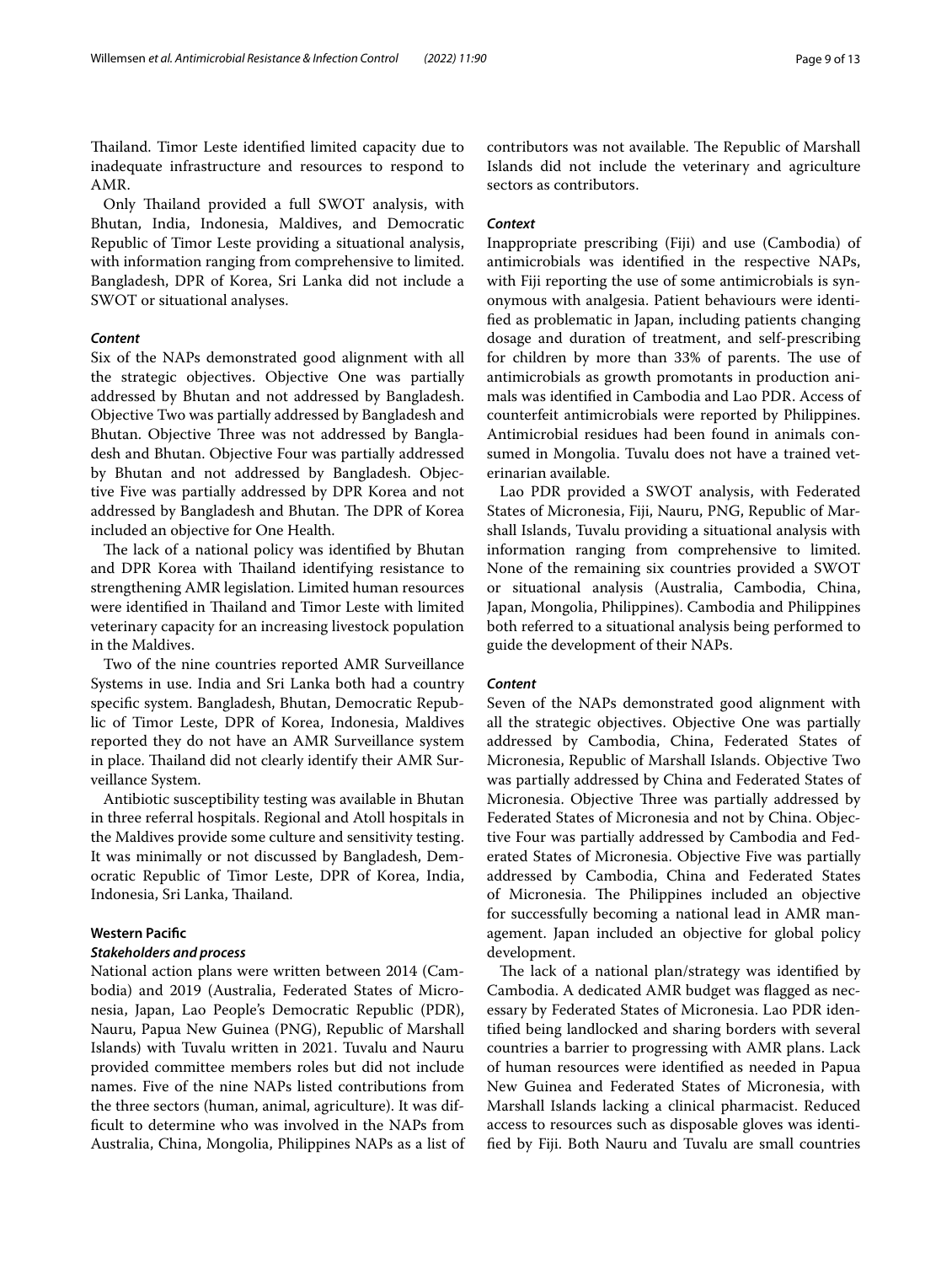with limited agricultural capability and reliance on livestock kept for food security.

Three countries reported AMR Surveillance Systems in use. Australia and Philippines both have a country specifc system. Japan included AMR surveillance for veterinary practices. Mongolia reported they were about to enrol in WHO-GLASS. Lao PDR reported their surveillance system was not integrated between human, animal and agriculture sectors. Cambodia, China, Federated States of Micronesia, Fiji, Nauru, PNG, Republic of Marshall Islands, Tuvalu reported they do not have an AMR Surveillance system in place.

Antibiotic susceptibility testing was available in Australia with inconsistencies across laboratories. AST in Japan is used to identify specifc pathogens such as drug resistant tuberculosis and used to improve the veterinary/agriculture sectors. One laboratory each in Fiji and PNG had some AST capacity. Tuvalu reported they did not have a microbiologist onsite. It was minimally or not discussed by Cambodia, China, Federated States of Micronesia, Lao PDR, Mongolia, Nauru, Philippines, Republic of Marshall Islands.

# **National action plans not officially approved by the WHO** *Stakeholders and process*

The eight NAPs not officially approved by the WHO are from three (presumed) regions (Table [2](#page-4-0)). These plans were released between 2013 (Vietnam) and 2019 (Brunei), with three released in 2017, three in 2015 and two in 2016. Time periods for action were specifed by six countries with Vietnam passing 2020 completion, Malaysia completing 2021, Myanmar 2022 and Brunei 2023.

# *Context*

Availability of antibiotics without prescriptions occurred for people (Vietnam) and animals (Myanmar, Singapore). Poor sanitation and waste disposal from hospitals and manufacturing industries contribute to a risk of residues entering the environment such as drinking water. Existing legislation in Singapore prohibits the use of some antimicrobials in feed and food producing livestock and aquaculture. The availability of a single national electronic patient record was identifed as a positive feature in Brunei.

No country conducted a SWOT analysis. Brunei, Malaysia, Myanmar, Switzerland, Vietnam, provided a situational analysis, ranging from comprehensive to limited information. Nepal, New Zealand, Singapore did not provide a situational analysis for their country.

## *Content*

Five of the NAPs demonstrated good alignment with the strategic objectives. Objective One was partially addressed by Singapore, Switzerland, Vietnam. Objective Two was partially addressed by Singapore, Switzerland. Objective Three was partially addressed by Singapore, Switzerland, Vietnam. Objective Four was partially addressed by Singapore, Switzerland. Objective Five was partially addressed by Singapore, Switzerland.

A lack of data in research, antimicrobial usage or monitoring of aquaculture activities (Malaysia, Myanmar), between human and animal sectors (Nepal) or mechanisms of AMR in foodborne pathogens (Singapore) were all highlighted as essential information. Limited trained staf in Brunei contributed to adequate AMR implementation.

National AMR Surveillance systems are established/ partially established in Malaysia, Nepal, New Zealand, and Singapore. Singapore identifed gaps exist between integration of AMR testing and data sharing between the three sectors (human, animal, agriculture). Surveillance was predominantly in human health care facilities. New Zealand acknowledged that some surveillance and data was available for the three sectors (human, animal, agriculture). Countries that do not have any surveillance for AMR include Brunei, Myanmar, Switzerland, and Vietnam.

Antibiotic susceptibility testing varies greatly between countries. It was available in some hospitals (Malaysia), laboratories were identifed as having basic capability (Myanmar). Improving reporting and aligning with existing programs such as EUCAST were noted (Singapore), while Switzerland complies with EUCAST already. Antibiotic susceptibility testing was mentioned as an action item (Nepal) or to improve capabilities within veterinary/ agriculture (New Zealand) and not identifed in Brunei, Vietnam.

# **Discussion**

Our review found that NAPs are diverse in their layout, actors, context and content. It is unclear what constitutes an official NAP for inclusion on the WHO NAP library. Plans range from fve (Portugal) to 180 pages (UAE), with formats ranging from published documents ( e.g. UAE) to less formal documents (e.g. Netherlands). Both Malaysia and New Zealand published their NAPs in 2017 yet neither are available on the WHO NAP Library (as of 2 November 2021).

The WHO AMR Manual for developing NAPs (2016) and the WHO GAP (2015) discusses One Health and all sectors such as "human and veterinary medicine, agriculture, fnance, environment, consumers". We attempted to include the environment sector in our analysis. However, "Environment" is largely missing from the NAPs reviewed in this study. Indeed, stakeholders from other sectors such as fnance, marine science, and community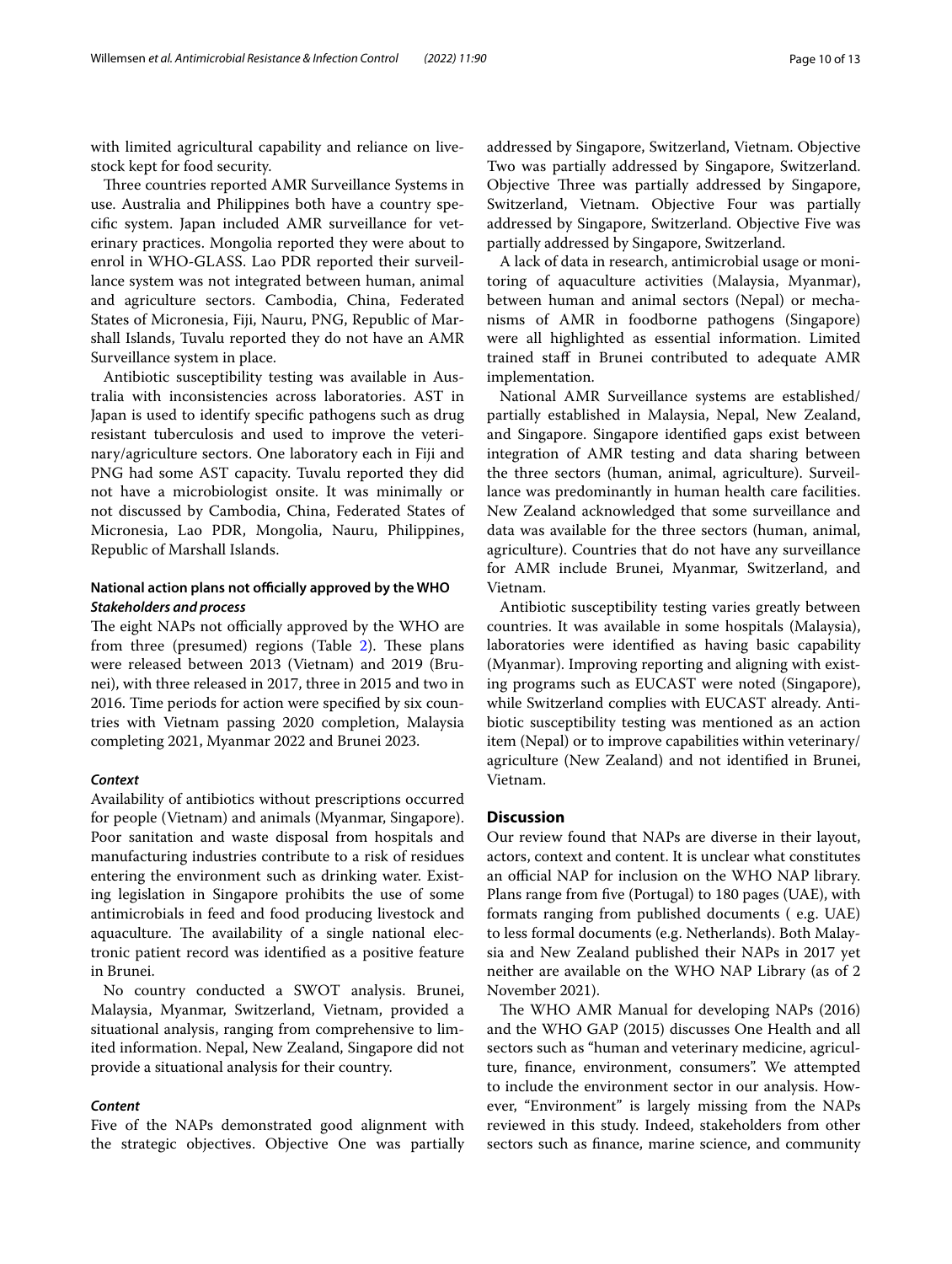health, as examples, may provide a more balanced and practical perspective of how the NAP objectives can be achieved. The reduced level of engagement with veterinary and agriculture stakeholders with the development of the NAPs potentially reduces communication between all necessary sectors, which may impede One Health collaboration. Some countries do not have the capacity to include all three sectors, such as Nauru with no veterinarian and Republic of Marshall Islands with no pharmacist available. Displaying stakeholders provides transparency and may be seen as promoting One Health and collegiality between intersectoral stakeholders [\[2](#page-12-1)]. Participants involved with developing NAPs should be encouraged to include stakeholders from all three sectors (Human health, animal health, agriculture), and maintain regular progress meetings. Stakeholder involvement will difer between and within countries depending on priorities. Where livestock are the main income and contribute to food security, provision of veterinary care and land management advice are likely to contribute to more appropriate antimicrobial use.

There were considerable differences between available NAPs in how they were organized and the information they contained. NAPs that included the roles and positions of participants involved with the NAP development denoted a greater consultative process. However, the level of consultation is unknown and cannot be validated. The inclusion of a SWOT analysis provided a greater understanding of a countries ability to undertake activities to combat AMR successfully. Countries which provided useful and comprehensive SWOT analyses include, and are not limited to Eritrea, Mauritius and Nigeria (Africa). Situational analysis was provided by some countries. The quality of these varied and included some information relating to a country's capability but were not as insightful as a SWOT analysis. Countries which did not include any SWOT or situation analysis made interpreting the level of capability difficult, as the information presented was very general, for example, Australia and New Zealand. The inclusion of a SWOT analysis can provide other countries to directly negotiate and provide assistance if they are in the position to do so, potentially contributing to reduced antimicrobial use.

Prohibiting factors to implementing AMR such as the use of freely available antimicrobials in livestock may appear to be related to lack of legislation or policy. Restriction of antimicrobials in livestock in easier to mandate in some countries rather than Eritrea or Bhutan where small stock holders are dependent on these animals for income and food [[11,](#page-12-10) [12](#page-12-11)]. National policies in Singapore and Sweden prohibit antimicrobial use in livestock. Both of these countries also exhibit higher levels of food security [[13](#page-12-12), [14](#page-12-13)] so there may be less reliance on animals as a sole source of food or income for their family. The Sustainable Development Goals (food security) need to be considered for countries with greater dependence on livestock. Development of NAPs needs to consider the efects of restricting antimicrobial use with more viable and supportive options such as improving access to afordable veterinary care.

Achieving WHO GAP Objective 2 for surveillance and research is more challenging for low- and middle-income countries who lack infrastructure and qualifed human resources. The establishment of surveillance for infectious diseases may be a result of prior programs such as the Joint United Nations Programme on AIDS [\[15\]](#page-12-14). Surveillance for AMR is difficult because it is less tangible and its efects are less easy to quantify at an individual and healthcare level [\[16](#page-12-15)].

The surveillance systems (such as GLASS [\[17](#page-12-16)], EUCAST [[18\]](#page-12-17)) in place in many countries around the world help to provide standardized data collection. The lack of data collection for animal health and agriculture is a feature of many countries that have submitted AMR NAPs [\[19\]](#page-12-18). Greater surveillance is necessary to have a true understanding of AMR from a One Health perspective.

## **Factors contributing to enhanced national action plans**

Most countries provided similar introductions of the impact of AMR globally or used information from another country (such USA HAI costs) rather than how AMR impacts on the country developing the NAP. This information would have been more meaningful with data related specifcally to the country; for example, resistance levels of some antimicrobials, such as provided by Pakistan and Spain.

Some plans were limited in the information provided because of their brevity, for example, Belgium fve pages, Czech Republic eight pages and Bangladesh 12 pages. The Netherlands had four additional documents available to support the Letter to Parliament in the original WHO database. These documents were not available in the updated database. The inclusion of these documents would have enhanced the information available.

Addressing the strategic objectives has been completed well by most countries. It is interesting that the thoroughness of the objectives is not related to the income level of the country. The inclusion of the information may be related to the information gained from the SWOT analysis or the skill of the WHO adviser and other stakeholders. The correlation between the strategic objectives and the inclusion of stakeholders, while weak may be an indication of the level of collaboration between sectors. Assumptions cannot be made from this fnding but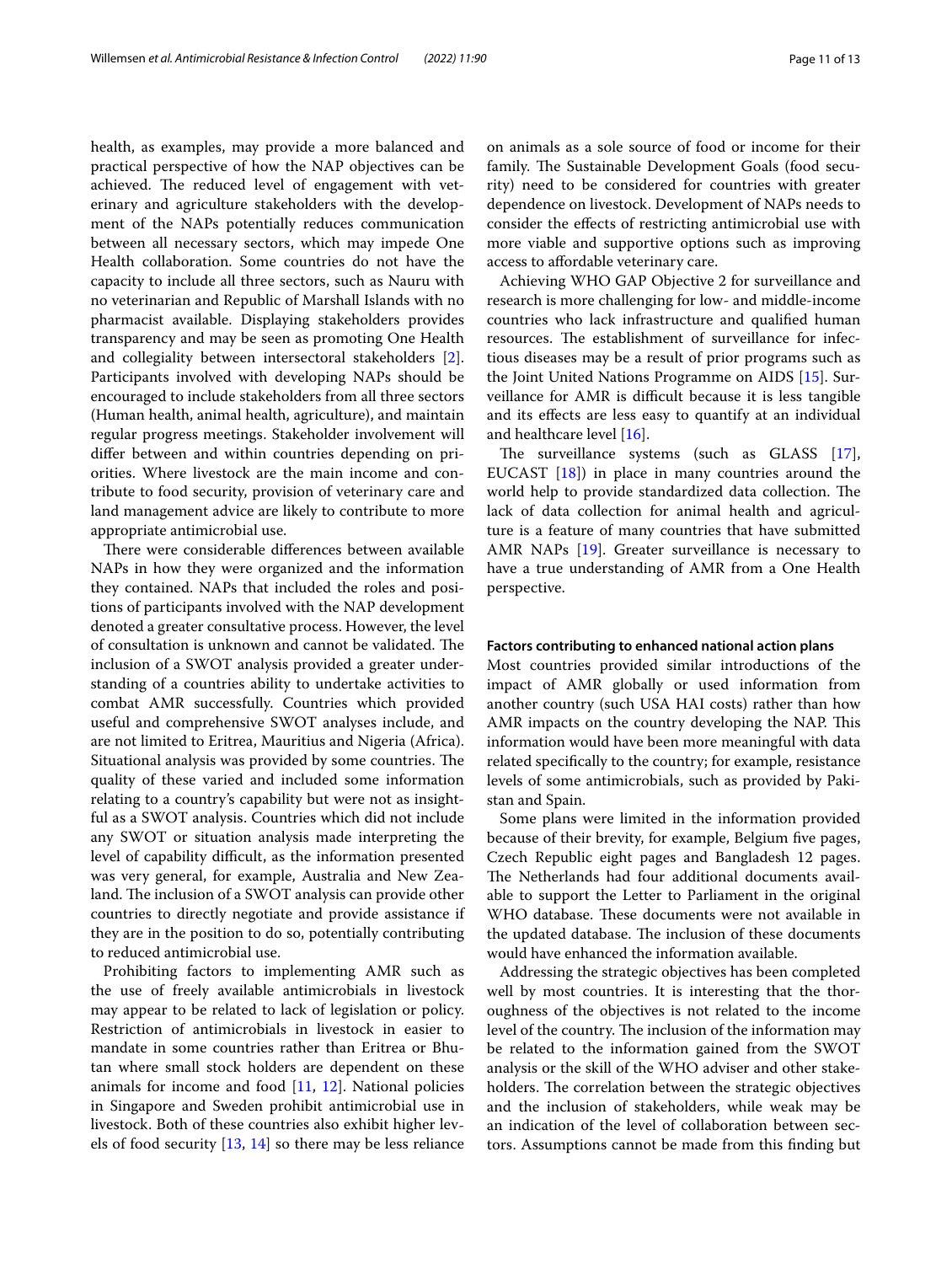may be strengthened with examining any correlations between information included on the Tripartite AMR Country Self-Assessment survey rating progress on the strategic objectives.

There are distinct levels of achievement between countries. High income countries indicate they have progressed more in areas such as the establishment of National Surveillance systems. Low- and middle-income countries have more rudimentary requirements such as human and fnancial resources. Activities such as training or improving awareness amongst health professionals and the public were not clearly defined; it was thus difficult to measure and determine if achieved or not.

The Tripartite AMR Country Self-Assessment Survey (TrACSS) has been available since 2015 and allows all countries, whether they have a NAP or not, to contribute to global results of how they are combatting and contributing to AMR strategies. This survey provides a snapshot and progress report of what countries are developing, training and ongoing surveillance activities [[20\]](#page-12-19). (Selfreporting introduces an element of bias and there is a reliance on the responder having a good understanding of English.) Responses to the GAP Strategic objectives would have supplemented the information gathered from the NAP but this activity was beyond the scope of the project.

## **Limitations**

A limitation of the study design is the inability to include the analysis of the 16 NAPs written in languages than English. More in-depth evaluation of each national action plan may enhance summarized information and provide a more comprehensive overview. Less than one third of countries in the world have provided a NAP precluding a complete evaluation of activities to combat AMR. The standard of submitted NAPs varies greatly and is likely to be infuenced by the experience of the WHO regional advisor, other stakeholders or the capacity of the responsible person in the ministry. Despite the availability and clear instructions of the AMR Manual for developing NAPs, many countries do not appear to have referred to the manual during the development of their NAP.

Overall, the relationship of a country's NAP objectives having good alignment with the WHO GAP strategic objectives is unclear. The diversity of NAPs does not allow accurate comparison. Further analysis is required to determine if NAP objectives alignment is an indication of a country's existing activities or progress towards achieving targets to reduce AMR. Countries which have more easily identifed needs are those that have provided SWOT or situational analyses. This may be an opportunity to globally promote these needs and allow other countries, which have capacity, to provide support. It

may be prudent to evaluate the relationship between countries that are already supporting each other, such as Liberia and France or Malawi and United Kingdom. Countries which have not provided a NAP need to be contacted and ofered practical assistance to help develop their NAP to combat AMR.

## **Conclusion**

The available NAPs for AMR provide a snapshot of objectives, activities underway and capabilities of countries around the world. It is unclear whether NAPs are describing existing activities underway or planned targets to be achieved during the designated time frame. A clear schedule of review, as depicted in the WHO NAP Guidelines would ensure NAPs could be standardized and more easily compared within and between regions. All countries should be encouraged to complete a SWOT analysis and include all relevant stakeholders (participants) involved in the process. Antimicrobial resistance is a dynamic and recognised One Health problem, which requires more regular reviews to assess the situation globally. The lack of acknowledgement and definition of One Health in the WHO Gap may inhibit other countries in adopting a One Health approach. Review and regular reporting with identifcation of barriers and enabling strategies may help other countries. It is vital to motivate and support the 12 non-WHO approved countries to get their NAP approved, as well as the 120 countries that have not submitted a NAP to date is required. Moreover, further exploration and explanation is important in countries with NAPs to identify the presence of the required structure and capacity to implement the plan.

#### **Abbreviations**

AMR: Antimicrobial resistance; AST: Antibiotic susceptibility testing; CARSS: Canadian antimicrobial resistance surveillance system; DPR of Korea: Democratic People's Republic of Korea; EUCAST: European committee on antimicrobial susceptibility testing; FYRoM: Former Yugoslav Republic of Macedonia; GLASS: Global antimicrobial resistance surveillance system; KSA: Kingdom of Saudi Arabia; Lao PDR: Lao People's Democratic Republic; NAP: National action plan; PNG: Papua New Guinea; SWOT: Strengths, weaknesses, opportunities and threats; UAE: United Arab Emirates; UK: United Kingdom; USA: United States of Australia; WHO: World health organization.

# **Supplementary Information**

The online version contains supplementary material available at [https://doi.](https://doi.org/10.1186/s13756-022-01130-x) [org/10.1186/s13756-022-01130-x.](https://doi.org/10.1186/s13756-022-01130-x)

<span id="page-11-1"></span><span id="page-11-0"></span>**Additional fle 1**. Antimicrobial Resistance National Action Plans.

Additional file 2. Traffic light system for key National Action Plan variables (Green = fully addressed or located, Yellow = partially addressed or all responses not located, red = not addressed or cannot be located).

<span id="page-11-2"></span>**Additional fle 3**. Collaboration and stakeholder involvement/SWOT analysis and global alignment with WHO AMR GAP objectives WHO approved National Action Plans (n=70) and non-approved National Action Plans  $(n=8)$  (Note – not all names of countries visible in figure).